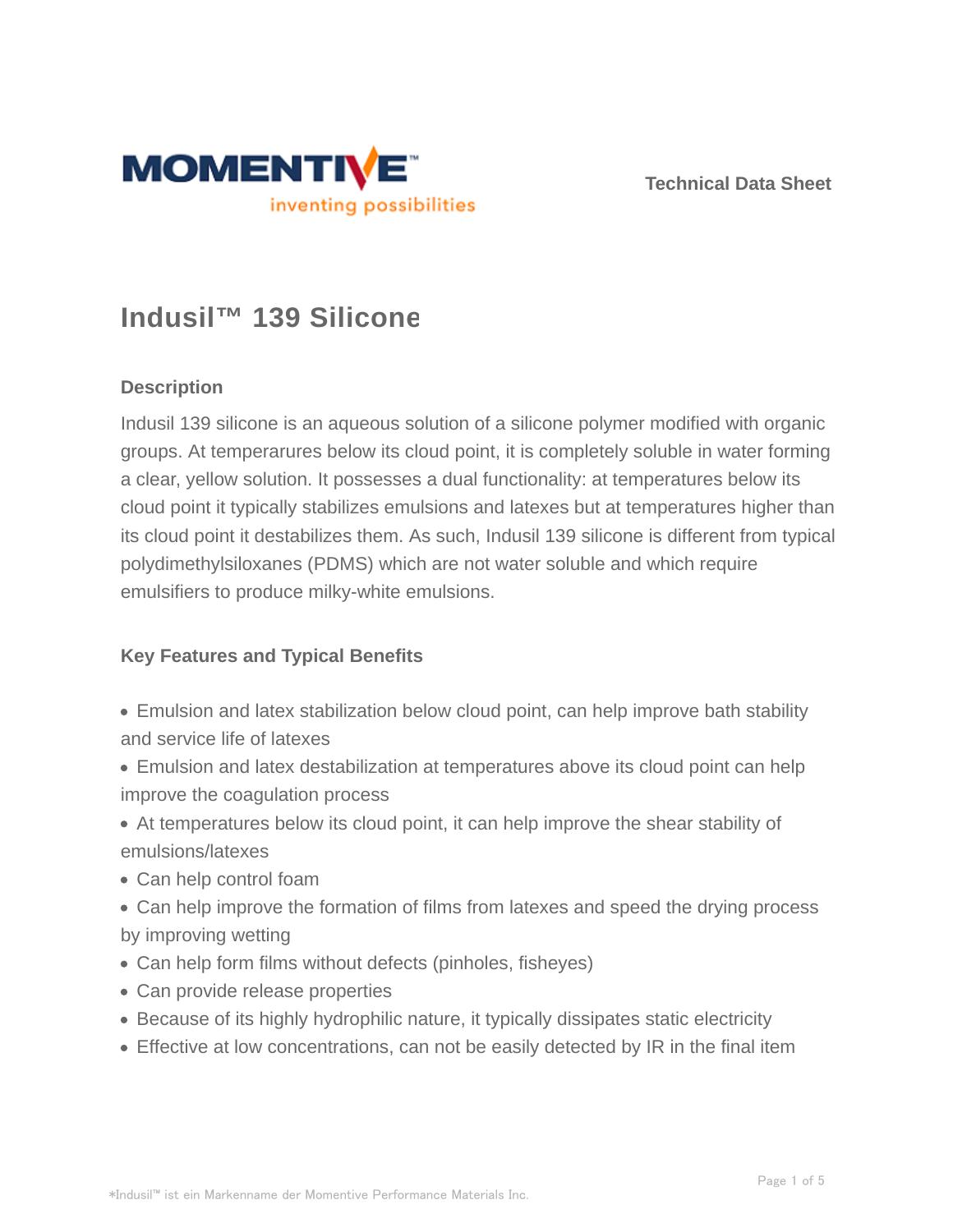## **Typical Physical Properties**

| Property                        | <b>Typical Values</b>            |
|---------------------------------|----------------------------------|
| Appearance                      | Pale yellow slightly hazy liquid |
| Specific Gravity (20 °C) g/ml   | 1.03                             |
| Active Content %                | 33                               |
| Viscosity (25 $\degree$ C), cSt | 45                               |
| Cloud Point, °C                 | 36                               |
| pH                              | 8.0                              |
| Diluent                         | Water                            |

Typical properties are average data and are not to be used as or to develop specifications.

## **Potential Applications**

- Aid for the coagulation process of various latexes, e.g., natural rubber latex, PU dispersions, NBR latex, SBR latex and others
- Aid to stabilize latexes, e.g., natural rubber latex, NBR latex, PU dispersions, SBR latex and others
- Aid to control foam, minimize defects and increase production speed in gloves manufacture
- Aid to improve the speed of production in the coagulation process of carpet backing

## **General Considerations for Use**

Indusil 139 silicone can be used as is or after dilution with water. Typical dosage levels are 0.5 – 2.0 phr. Actual dosage levels need to be determined by the end-user. They will depend on the nature of the latex, the severity of the situation and the desired effect needed. Indusil 139 silicone should be added to the latex and not to the coagulant bath. So long as the temperature of the latex is below its cloud point, Indusil 139 silicone will generally stabilize the latex but will destabilize the latex if the latex temperature becomes greater than the cloud point temperature of Indusil 139 silicone.

## **Patent Status**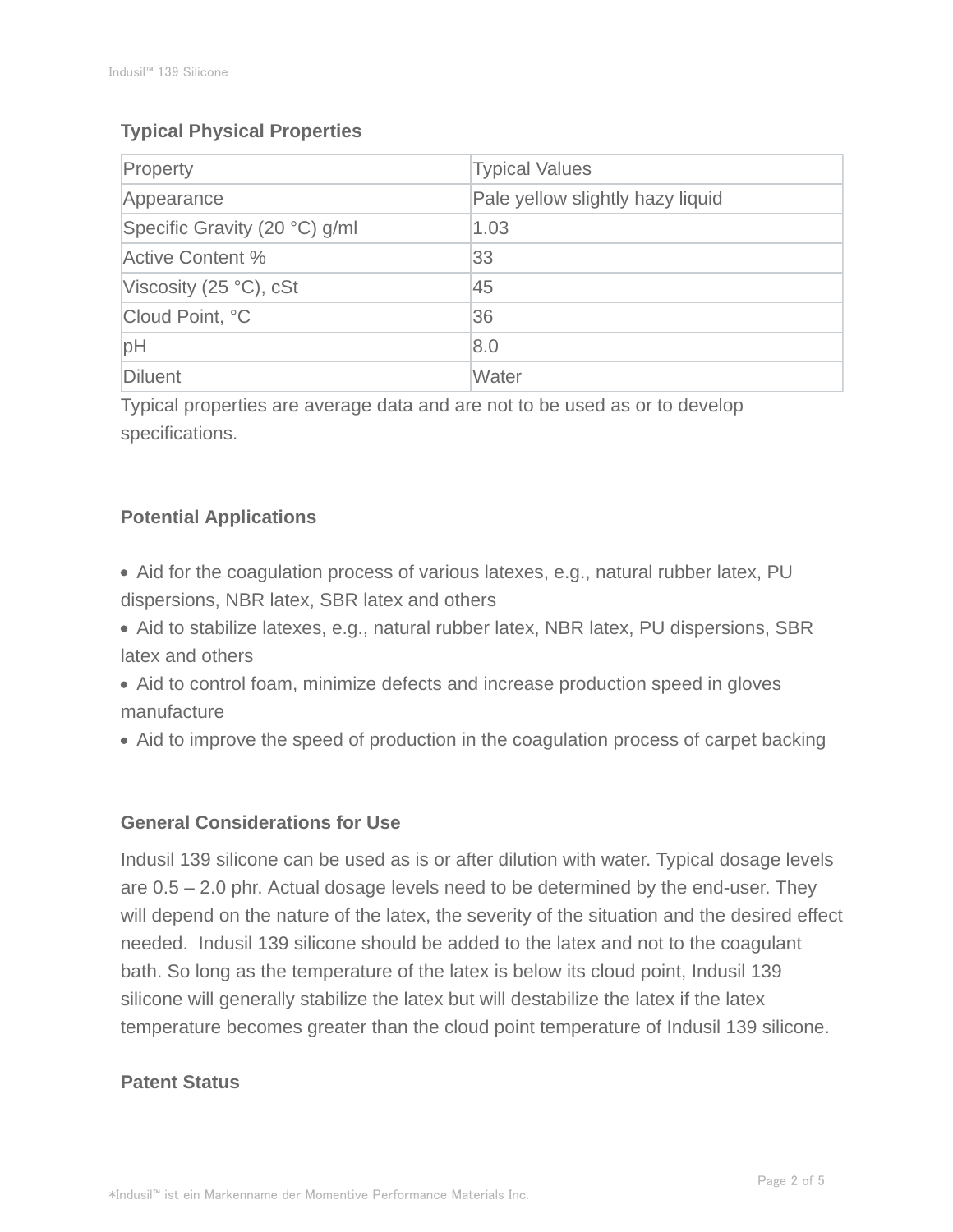Nothing contained herein shall be construed to imply the nonexistence of any relevant patents or to constitute the permission, inducement or recommendation to practice any invention covered by any patent, without authority from the owner of the patent.

### **Product Safety, Handling and Storage**

Customers should review the latest Safety Data Sheet (SDS) and label for product safety information, safe handling instructions, personal protective equipment if necessary, emergency service contact information, and any special storage conditions required for safety. Momentive Performance Materials (MPM) maintains an aroundthe-clock emergency service for its products. SDS are available at www.momentive.com or, upon request, from any MPM representative. For product storage and handling procedures to maintain the product quality within our stated specifications, please review Certificates of Analysis, which are available in the Order Center. Use of other materials in conjunction with MPM products (for example, primers) may require additional precautions. Please review and follow the safety information provided by the manufacturer of such other materials.

#### **Limitations**

Customers must evaluate Momentive Performance Materials products and make their own determination as to fitness of use in their particular applications.

## **Contact Information** Email commercial.services@momentive.com

#### **Telephone**

| <b>Americas</b>        | <b>Latin America</b> | <b>EMEAI- Europe, Middle</b><br>East, Africa & India | <b>ASIA PACIFIC</b> |
|------------------------|----------------------|------------------------------------------------------|---------------------|
| +1 800 295 2392 Brazil |                      | <b>Europe</b>                                        | China               |
| Toll free*             | +55 11 4534 9650     | +390510924300                                        | 800 820 0202        |
| +704 805 6946          | <b>Direct Number</b> | Direct number                                        | Toll free           |
| <b>Direct Number</b>   |                      |                                                      | +86 21 3860 4892    |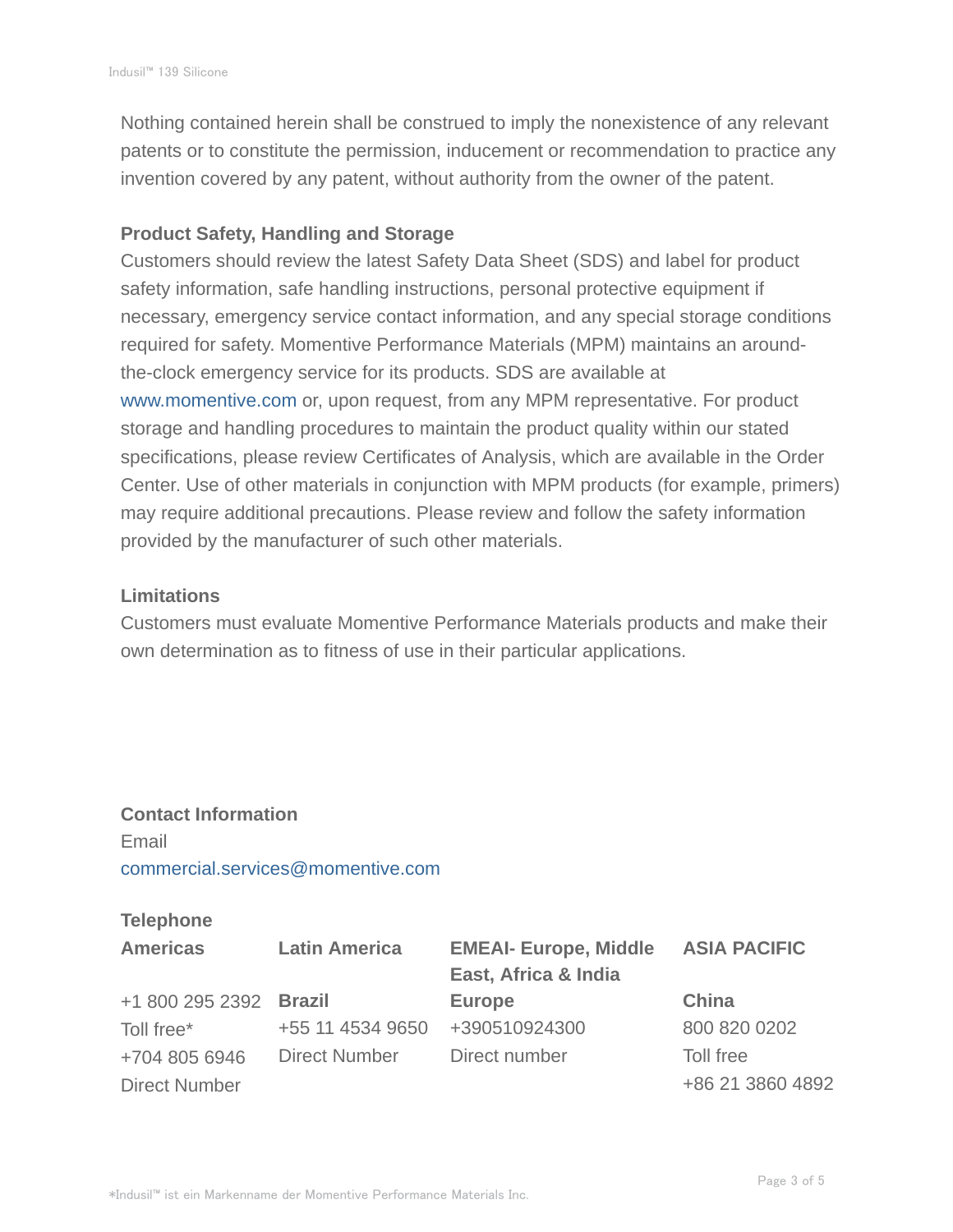|                      |                           | Direct number   |
|----------------------|---------------------------|-----------------|
| <b>Mexico</b>        | India, Middle East &      | Japan           |
| +52 55 2169 7670     | <b>Africa</b>             | +81 3 5544 3111 |
| <b>Direct Number</b> | + 91 44 71212207          | Direct number   |
|                      | Direct number*            |                 |
|                      | *All Middle Eastern       | Korea           |
|                      | countries, Africa, India, | +82 2 6201 4600 |
|                      |                           |                 |

For literature and technical assistance, visit our website at: www.momentive.com

### **DISCLAIMER:**

**THE MATERIALS, PRODUCTS AND SERVICES OF MOMENTIVE PERFORMANCE MATERIALS INC. AND ITS SUBSIDIARIES AND AFFILIATES (COLLECTIVELY "SUPPLIER"), ARE SOLD SUBJECT TO SUPPLIER'S STANDARD CONDITIONS OF SALE, WHICH ARE INCLUDED IN THE APPLICABLE DISTRIBUTOR OR OTHER SALES AGREEMENT, PRINTED ON THE BACK OF ORDER ACKNOWLEDGMENTS AND INVOICES, AND AVAILABLE UPON REQUEST. ALTHOUGH ANY INFORMATION, RECOMMENDATIONS, OR ADVICE CONTAINED HEREIN IS GIVEN IN GOOD FAITH, SUPPLIER MAKES NO WARRANTY OR GUARANTEE, EXPRESS OR IMPLIED, (i) THAT THE RESULTS DESCRIBED HEREIN WILL BE OBTAINED UNDER END-USE CONDITIONS, OR (ii) AS TO THE EFFECTIVENESS OR SAFETY OF ANY DESIGN INCORPORATING ITS PRODUCTS, MATERIALS, SERVICES, RECOMMENDATIONS OR ADVICE. EXCEPT AS PROVIDED IN SUPPLIER'S STANDARD CONDITIONS OF SALE, SUPPLIER AND ITS REPRESENTATIVES SHALL IN NO EVENT BE RESPONSIBLE FOR ANY LOSS RESULTING FROM ANY USE OF ITS MATERIALS, PRODUCTS OR SERVICES DESCRIBED HEREIN.** Each user bears full responsibility for making its own determination as to the suitability of Supplier's materials, services, recommendations, or advice for its own particular use. Each user must identify and perform all tests and analyses necessary to assure that its finished parts incorporating Supplier's products, materials, or services will be safe and suitable for use under end-use conditions. Nothing in this or any other document, nor any oral recommendation or advice, shall be deemed to alter, vary, supersede, or waive any provision of Supplier's standard Conditions of Sale or this Disclaimer, unless any such modification is specifically agreed to in a writing signed by Supplier. No statement